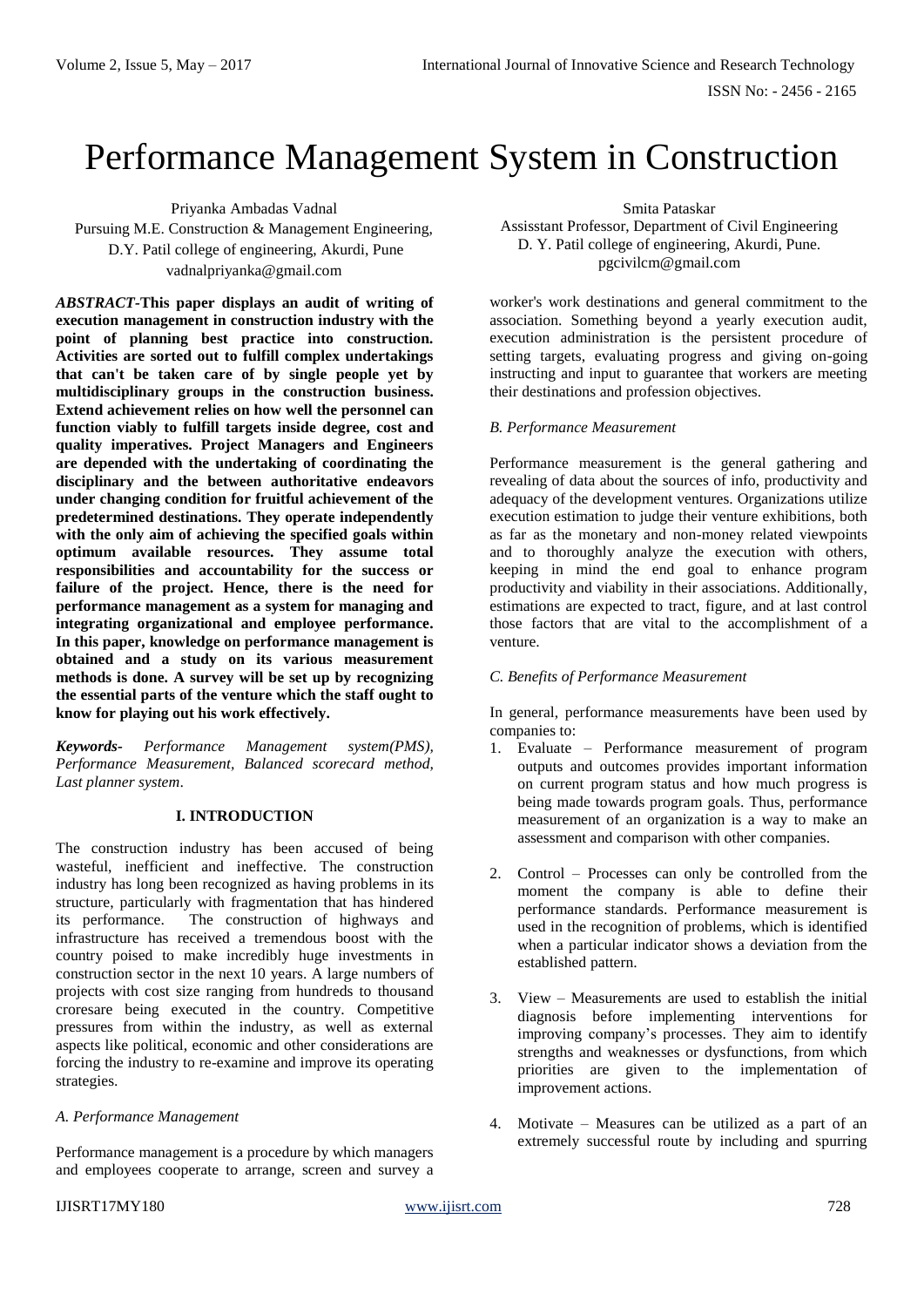individuals for consistent change, giving people a criticism all alone execution.

- 5. Promote Performance measures can be used to validate success, justify additional resources, and earn customers, stakeholders, staff loyalty by showing results and win recognition inside and outside the organization.
- 6. Celebrate Celebration is imperative since it persuades, advances, enlists and enhances execution since it inspires individuals to enhance facilitate in the following year, quarter, or month. Festivity enhances execution since it conveys consideration regarding the organization, and in this way advances its fitness..
- 7. Systematic Benchmarking is not a random method of collecting information, it is a systematic, structured step by step process that aim to evaluate the market working practices. The outputs of this process allow companies to compare their products, services and methods of working with organizations representing best practices.
- 8. Continuous Benchmarking is an improvement process that must be continuous to be truly effective. It can't be developed once and then neglected, thinking that the task is completed. It must be a continuous process, since the practices are continually changing.
- 9. Evaluation The immediate objective of benchmarking is to evaluate a process and hence, necessarily, measurements areessential and constituent parts of this process.
- 10. Products, Services and Processes Benchmarking can be applied to all business aspects. It can be applied to products and basic services, to the process to get those products and to all processes, methods and practices that constitute the support to reach the customer effectively.

# *D. Performance Management System in general*

Performance management is a progressing procedure of correspondence between a boss and a representative that happens consistently, in support of achieving the vital targets of the association. The motivation behind an execution administration framework is to survey and guarantee that the worker is doing their obligations which they are utilized to do in a powerful and attractive way, which is adding to the general business objectives.Within each association, Performance Management is a basic issue affecting the various parts of Human Resources administration. It adds to the ID, improvement and maintenance of high-potential representatives and key patrons.The current economic environment is characterized by downsizing, mergers and acquisitions, and cost-cutting through consolidation and centralization measures. Performance Management can strongly influence these corporate events and can mean the difference between their success and failure.

In a nutshell, performance can be defined as the evaluation of employee contributions to the business strategy.Measuring performance should be consistent, i.e. measured in accordance with a single set of principles and rules. However,Conveying the importance of measuring individual performance can only be achieved if senior management sets the example, As a result, performance management may also be considered as a strong link in a company's corporate culture, via the impact and behaviour it generates.Defining objectives and evaluating achievements over a given period requires communication between each employee, their direct manager and also a higher-ranked manager. There is significant value in discussing, negotiating and commenting on such performance objectives. Evaluation sessions where performance is reviewed may be scheduled to tie in with a specific business cycle, such as at the end of a mission or project this process helps managers to sharpen their "coaching" abilities by forcing them to identify problems as early as possible. Short review cycles enable corrective actions to be taken, priorities to be changed and even crisis situations to be avoided.

Performance Management Systems incorporate following aspects:-

- 1. Understanding of the Performance framework (objectives, roles and standards of performance).
- 2. Planning for performance improvement both at individual and organizational level.
- 3. Assessment and continuous review of performance output at all levels.
- 4. Constructive feedback and support.



Fig 1: The Performance Management Framework (Source: Armstrong, 2006: p504)

## **II. METHODOLOGY**

## *A. Performance Management Process*

An effective performance management system includes the following components:

1) Performance Planning-

Performance planning is the main significant segment of any execution administration prepares which frames the premise of execution examinations. Execution arranging is mutually done by the evaluate and furthermore the appraiser in the start of an execution session. Amid this period, the workers choose the objectives and the key execution ranges which can be performed over a year inside the execution spending plan. That is finished after a common assertion between the detailing officer and the worker.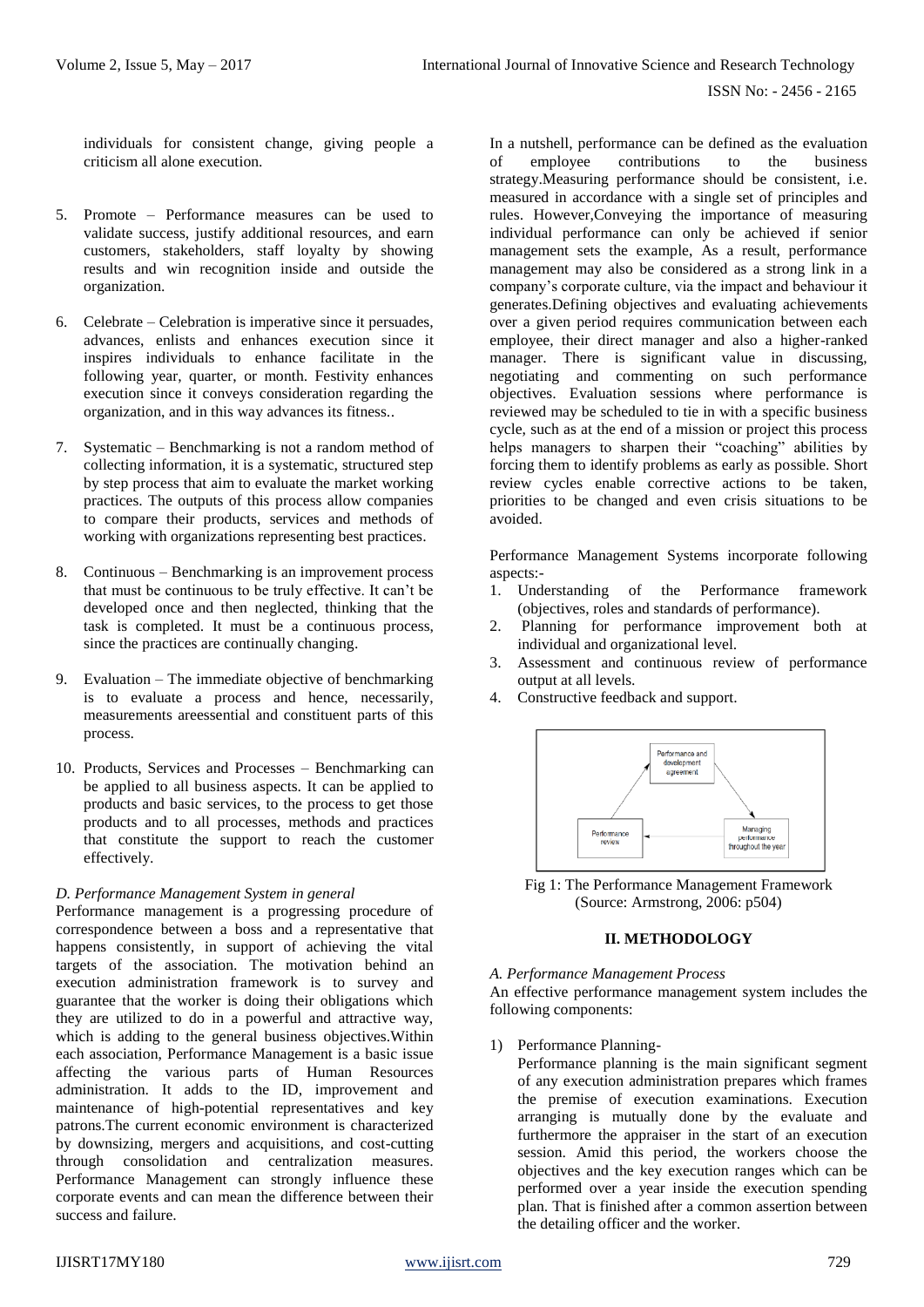2) Performance Appraisal and Reviewing-

The appraisals are typically performed twice in a year in an association as mid audits and yearly surveys which is held toward the finish of the money related year. In this procedure, the assess first offers the selftopped off evaluations in the self-examination shape and furthermore portrays his/her accomplishments over a timeframe in quantifiable terms. After the selfevaluation, the last appraisals are given by the appraiser to the quantifiable and quantifiable accomplishments of the representative being assessed. The whole procedure of survey looks for a dynamic investment of both the worker and the appraiser for investigating the reasons for provisos in the execution and how it can be overcome.

- 3) Feedback on the Performance followed by personal counseling and performance facilitation-Feedback and directing is given a considerable measure of significance in the execution administration handle. This is the phase in which the worker gains mindfulness from the appraiser about the ranges of enhancements and furthermore data on whether the representative is contributing the normal levels of execution or not. The worker gets an open and an exceptionally straightforward input and alongside this the preparation and improvement needs of the representative is likewise distinguished. The appraiser receives all the conceivable strides to guarantee that the representative meets the normal results for an association through compelling individual advising and direction, tutoring and speaking to the worker in preparing programs which build up the abilities and enhance the general profitability.
- 4) Rewarding good performance-

This is an exceptionally fundamental part as it will decide the work inspiration of a worker. Amid this stage, a worker is freely perceived for good execution and is compensated. This stage is exceptionally delicate for a representative as this may affect the confidence and accomplishment introduction. Any commitments properly perceived by an association helps a worker in adapting up to the disappointments effectively and fulfills the requirement for warmth.

5) Performance Improvement Plans-

In this stage, crisp arrangement of objectives are built up for a representative and new due date is accommodated achieving those destinations. The representative is unmistakably imparted about the territories in which the worker is relied upon to enhance and a stipulated due date is additionally allocated inside which the worker must demonstrate this change. This arrangement is together created by the evaluate and the appraiser and is commonly affirmed.

6) Potential Appraisal-Potential examination frames a reason for both horizontal and vertical development of workers. By executing competency mapping and different evaluation strategies, potential examination is performed. Potential evaluation gives significant contributions to progression arranging and employment Rotation.

## *B. Performance Measurement Methods*

# 1. Balanced Scorecard Method

The Balanced Score Card (BSC) is an execution administration framework which fuses four fundamental estimation classifications (viewpoints) each of which with an extensive variety of potential sub-measures. It was conceived by Harvard business college teacher Robert Kaplan and Renaissance Solutions president David Norton. The fundamental contrast with customary ways to deal with execution estimation is that it incorporates a scope of "driving and slacking" markers – client point of view, inner/business procedures, learning and development, and money related - to assess whether a business is pushing toward its vital objectives. Undoubtedly, the BSC accentuates that with a specific end goal to oversee methodology; an association must quantify its execution through execution pointers subsequent to dissecting its operations in an iterative way. The BSC perceives that the money related measures are slacking pointers and in this manner the aftereffect of the other three driving markers. At the end of the day the main pointers manage issues that will in the end effect on the monetary execution, yet vitally, before they have had sufficient energy to have any impact.



Fig. 2 The four Perspectives of balanced scorecard Source: www.akssupprt.com

## 2. Last Planner System

The Last Planner System (LPS) for generation control has been actualized in development ventures with fluctuating levels of progress, to build the dependability of arranging, enhance generation execution, and make an anticipated work process. Through the LPS strategy, extend groups resolve to finish allocated undertakings in a given week. Some lean development specialists allude to rate arranges finish (PPC) as a metric for responsibility unwavering quality. PPC esteem does not gauge the level of usage of a work process (productivity). Rather it quantifies creation arranging adequacy and work process unwavering quality.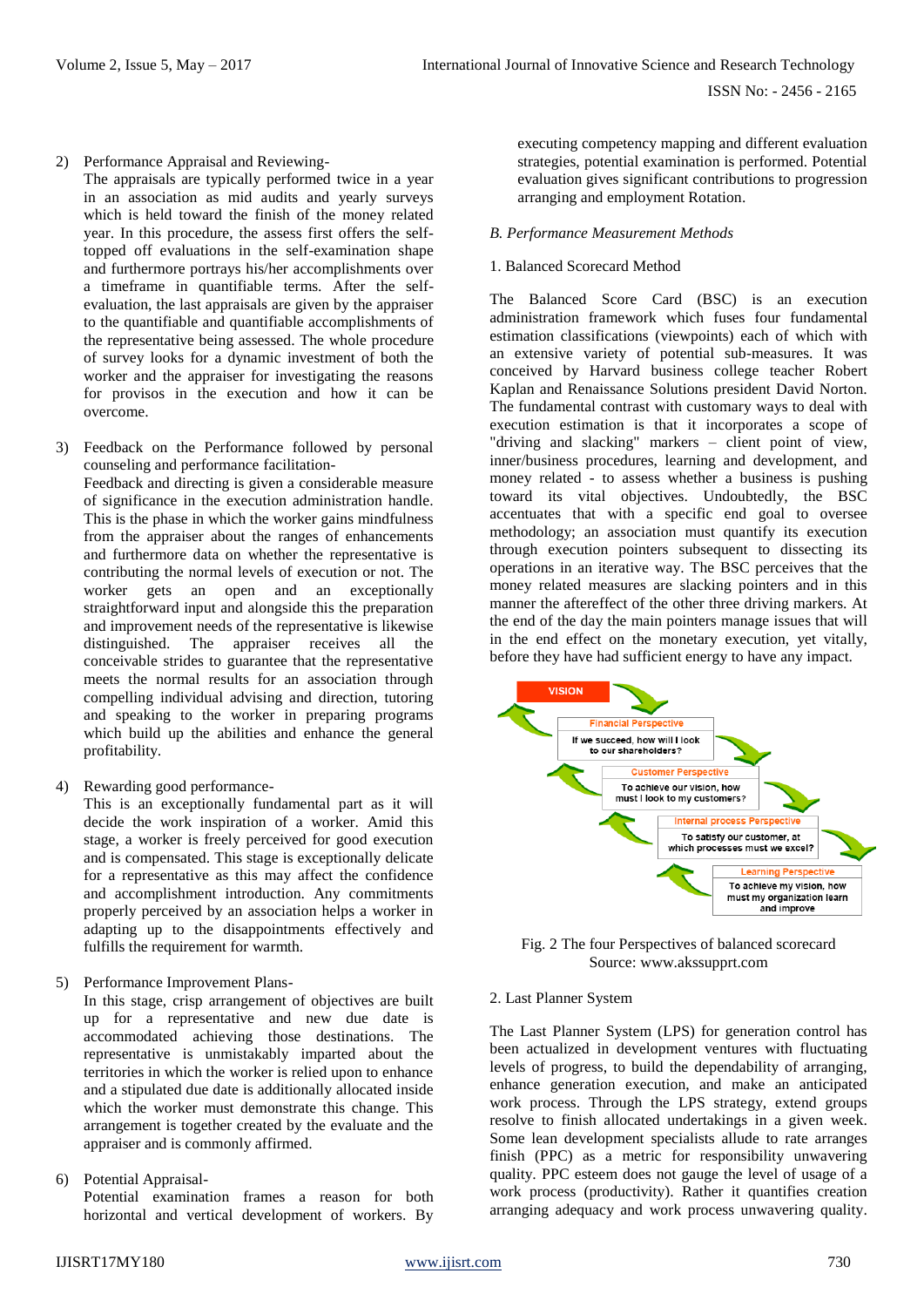ISSN No: - 2456 - 2165

At every week by week meeting, time is given to learn and comprehend why certain assignments were not finished as arranged in the earlier week, before making another week by week plan to be executed. The uncompleted arrangements are contemplated and broke down to decide the obstructions and underlying drivers that influenced the execution procedure.

## **III. ANALYSIS**

A poll study was directed on 25 development representatives who incorporate specialists, fashioners, organizers, extend supervisor and so on. The graph speaks to the reaction of the five most critical inquiries identified with PMS.



Chart 1. Response on working of PMS



Chart 2. Response on Process of PMS



Chart 3. Response on Transparency of PMS



Chart 4. Response outcome of PMS



Chart 5. Response on improvement of PMS

# **IV. RESULT**

From the study it is uncovered that the 40% of workers feel that the current PMS ought to be enhanced so as to get most extreme profitability.

#### **V. CONCLUSION**

All through the most recent two decades various ventures, essentially producing, have acquainted new strategies and procedures with move customary ideal models keeping in mind the end goal to enhance their execution. This has prompted the formation of new rationalities, for example, simultaneous designing/development, lean creation or development and numerous others, for example, JIT, TQM, and TPM and so on.Most of the methods have its own advantages and drawbacks. For an effective performance theorganizations should give more importance to the nonfinancial measures than the financial. If done so it will indirectlyreflect the improvement in the financial performance of the organization. The various methods have given significance tothe non-financial measures. Additionally works of the postulation includes planning of poll in light of the different parts of a venture according to specified in the techniques and an overview will be done in different organizations to check the related learning of the faculty towards those viewpoints. Having learning on these viewpoints will in a roundabout way reflect in their execution.